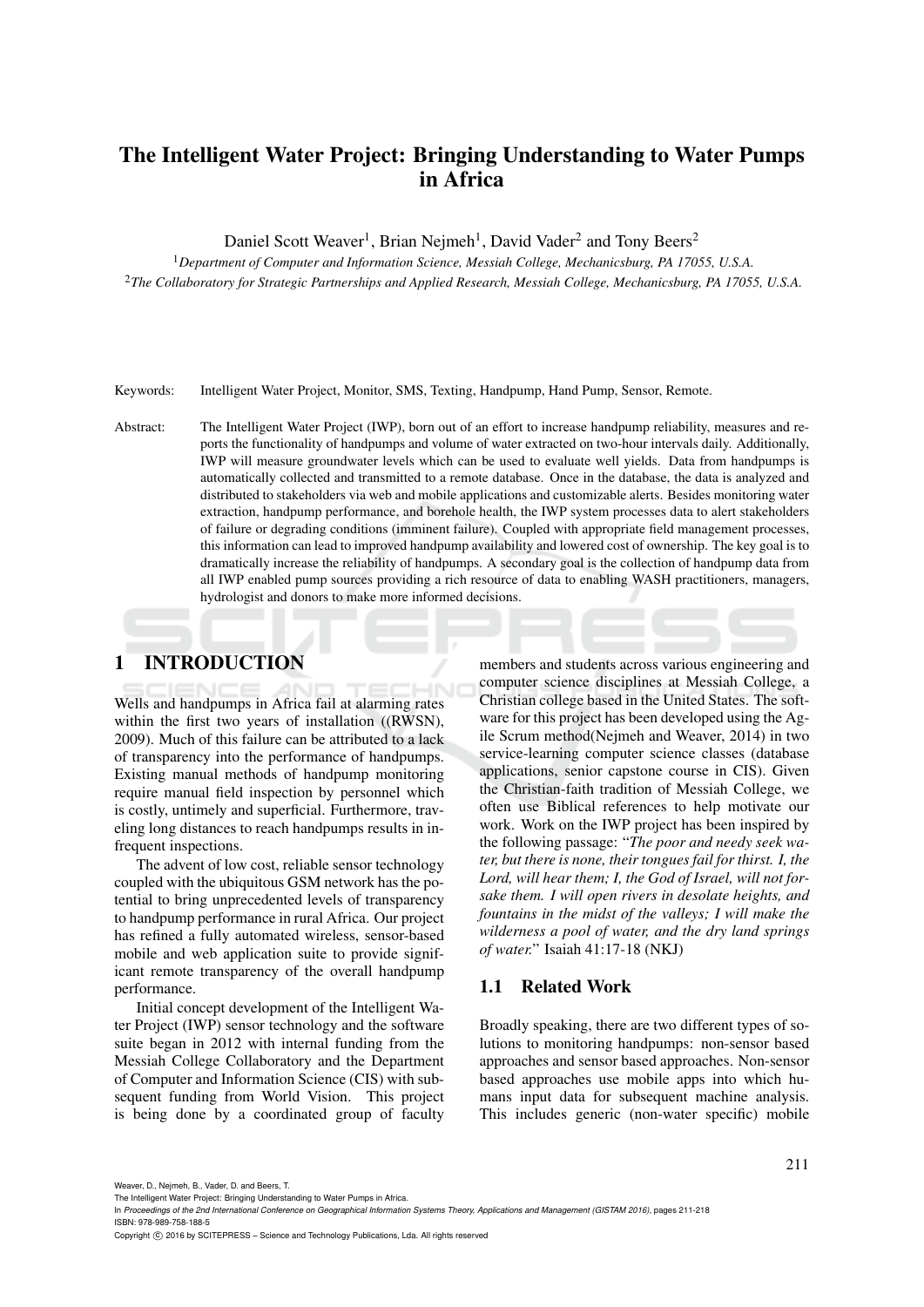app toolkits such as iFormBuilder<sup>®</sup> (Zerion Software, 2015), Open Data Kit (ODK) (OpenDataKit, 2015), FrontLineSMS (FrontlineSMS, 2015), devicemagic (Inc., 2015), and Magpi (Magpi, 2015) (formerly EpiSurveyor). Water specific mobile apps include aquaya (Institute, 2015), Mwater.co (mWater, 2015), and Akvo FLOW (Akvo, 2015).

There are a few sensor-based approaches to automate handpump data collection. Among them are the Sweetlab project (Thomas, 2013) and the Oxford University Smart Water project (Rob Hope, 2011). The Oxford project performed a proof of concept study to determine the feasibility of using low cost accelerometers to estimate handpump extractions. Our work expands on this work to develop a sophisticated system that monitors not only handle movement but water flow and well water level. Our system is differentiated by the following attributes:

- it provides support for automated, sensor-based handpump data collection over the ubiquitous GSM network,
- it provides full transparency and access to all of the underlying sensor data via the website,
- it supports configurable, periodic status alerts on user defined events of interest,
- it leverages the work of the Messiah College India MKII and Afridev Sustainability Studies that gives unique insight and focus to the sensor design (Anthony Q. Beers, 2013),
- it provides full integration with Google Maps<sup>®</sup> and ESRI (GIS cloud environment) systems,
- it is a cloud-based application suite which runs on desktops and mobile devices,
- it is being developed by an interdisciplinary team of hydrologists, mechanical engineers, electrical engineers and computer scientists.

## 2 PROBLEM STATEMENT

Approximately 184 million people living in Africa depend on handpumps for their daily water supply (MacArthur, 2015) with an estimated 50,000 new handpumps shipped to Africa each year (Sansom and Koestler, 2009). Despite efforts to improve rural water service delivery, handpumps serving rural communities often fall into disrepair. According to data compiled by Rural Water Supply Network (RWSN) ((RWSN), 2009) from 20 African nations covering 345,071 wells in 2009, 36% of handpumps are non-operational. This results in a loss of capital investment in infrastructure and a negative impact

on rural communities. When a community handpump breaks down, families are forced to find alternative water sources. Alternative sources may include carrying water a greater distance from a handpump in a neighboring community, or less protected sources such as hand dug scoops or surface water. The latter sources carry increased risk of water born disease. The increased time and energy spent collecting water and the potential for illness detract from more economically empowering activities.

Logistical challenges and costs hamper effective and efficient handpump monitoring and evaluation efforts in rural areas. To determine the condition of a handpump, water authority representatives must travel to each handpump location and perform a manual inspection. This process can result in lengthy down-times and high labor and transportation costs incurred by the community and/or sponsoring NGO or government organization. As a consequence, handpumps may go weeks without necessary repairs and Water and Sanitation Hygiene (WASH) managers are forced to make critical program decisions on incomplete data.

Given the critical importance of clean water, it follows that an accurate, reliable and low-cost tool to assess handpump performance efficiency and effectiveness would be valuable to many stakeholders. Improved handpump transparency can lead to better visibility and early warning of handpump problems. This will enable timely handpump remediation, thereby leading to improvements in overall pump efficiency and effectiveness in service to rural African communities.

## 3 SOLUTION OVERVIEW

The primary goal of IWP is to develop a system to automatically capture and organize data about handpump functionality and performance from both sensor and human sources. This allows the IWP to alert stakeholders via web and mobile applications, email, and text messaging of pump failure or degrading conditions. Coupled with appropriate field response processes, the information the system provides can lead to improved handpump availability with a lower cost of ownership. A secondary goal is the collection of handpump data from all IWP enabled pump sources providing a rich resource of data to enabling WASH practitioners, managers, hydrologists and donors to make more informed decisions.

The IWP team decided on the following design goals and desired outcomes to drive our process: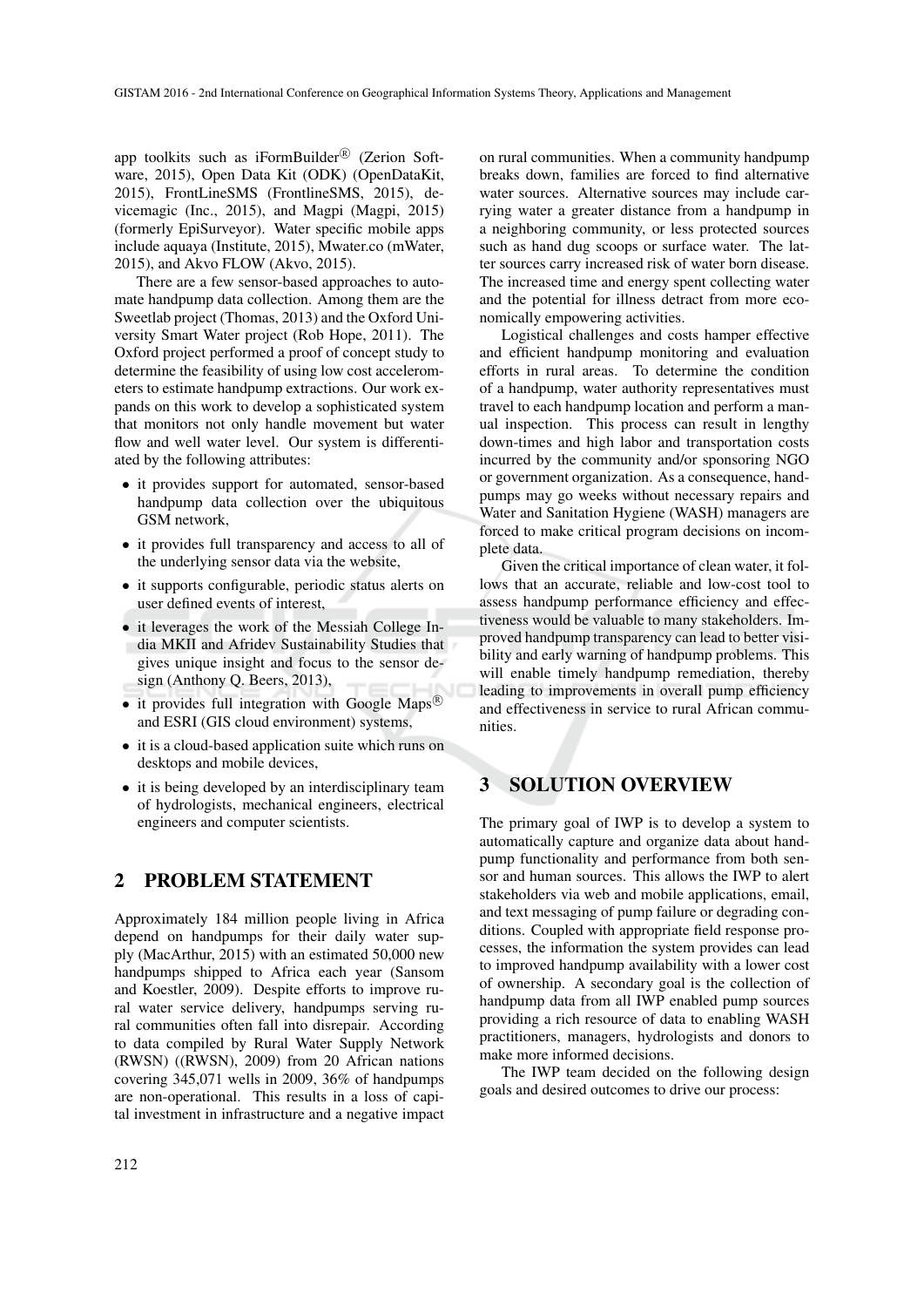#### 3.1 Design Goals

- Design a solar-powered, GSM-enabled, pump monitor with a network of sensors to communicate with a cloud-based database application,
- Design a web-based application suite to produce actionable information about handpumps,
- Design a mobile application that exploits location-aware and other mobile capabilities for local field technology workers.

## 3.2 Desired Outcomes

- Improved visibility of handpump performance and ease of maintenance and reporting,
- Improved understanding of water extraction for each handpump (how much and when),
- Improved understanding of well water level fluctuations,
- Single, unified source for storage, access, and analyses of handpump related data.

## 3.3 System Overview

The IWP remotely monitors handpumps, including the Afridev and India MKII, through the use of an embedded monitor installed in the handpump. The monitor, connected to and collecting data from concurrently installed sensors, is equipped with a GSM modem to communicate with the cloud-based database application via text messaging through an SMS receiver service. The cloud-based database application parses the transmitted data, populates the database and determines the performance and status of the handpump (See Figure 1).



Figure 1: The Conceptual Overview of IWP.

Each day the IWP embedded monitor measures and records the volume of water extracted by the handpump in two hour intervals, the amount of effort required to prime the pump, and the largest recorded leakage rate. This automatically collected data is transmitted daily to the remote database where the information is analyzed and made available to stakeholders via a web or mobile application. In addition to monitoring water extraction, handpump performance, and borehole health, the IWP system processes this data to predict certain degrading conditions before failure occurs and notifies stakeholders via customizable alerts. For instance, an increasing amount of effort required to prime the handpump may indicate degradation of handpump parts while decreasing yield may indicate silting at the screened interval.

In the event of an immediate handpump failure or degrading condition, the system automatically generates email and text message notifications to community members and area handpump mechanics, mobilizing them to inspect the handpump and make repairs. Certain known failure modes are detected and reported by IWP, enabling repair teams to carry the needed parts, supplies, and tools to the site. Community members and area handpump mechanics will also have the ability to report data such as cost of repairs or other visible handpump problems using the mobile app. Once a handpump is repaired, sensor data will verify handpump performance and close the failure reporting loop.

**DGY PUBLICATIONS** 4 FUNCTIONAL OVERVIEW

The main subsystems of IWP include the monitor hardware, database, data transport, mobile app, and web interface.

## 4.1 Monitor Hardware

The IWP system hardware consists of a solarpowered, GSM cellular-enabled sensor node that mounts inside of India MKII and Afridev handpumps. See Figure 2 for the mechanical layout of IWP on the India MKII platform. The system monitors the motion of the handpump handle and the presence or absence of water in the mouth of the rising main to (a) ascertain the amount of upstroke required to prime the pump, (b) the amount of water extracted from the pump and (c) the rate of leakage in the rising mains. This information is summarized and sent daily to the IWP database.

Since characteristics of handpumps such as the India MKII and Afridev include an open channel, a nonsteady flow and low flow rates, standard off-the-shelf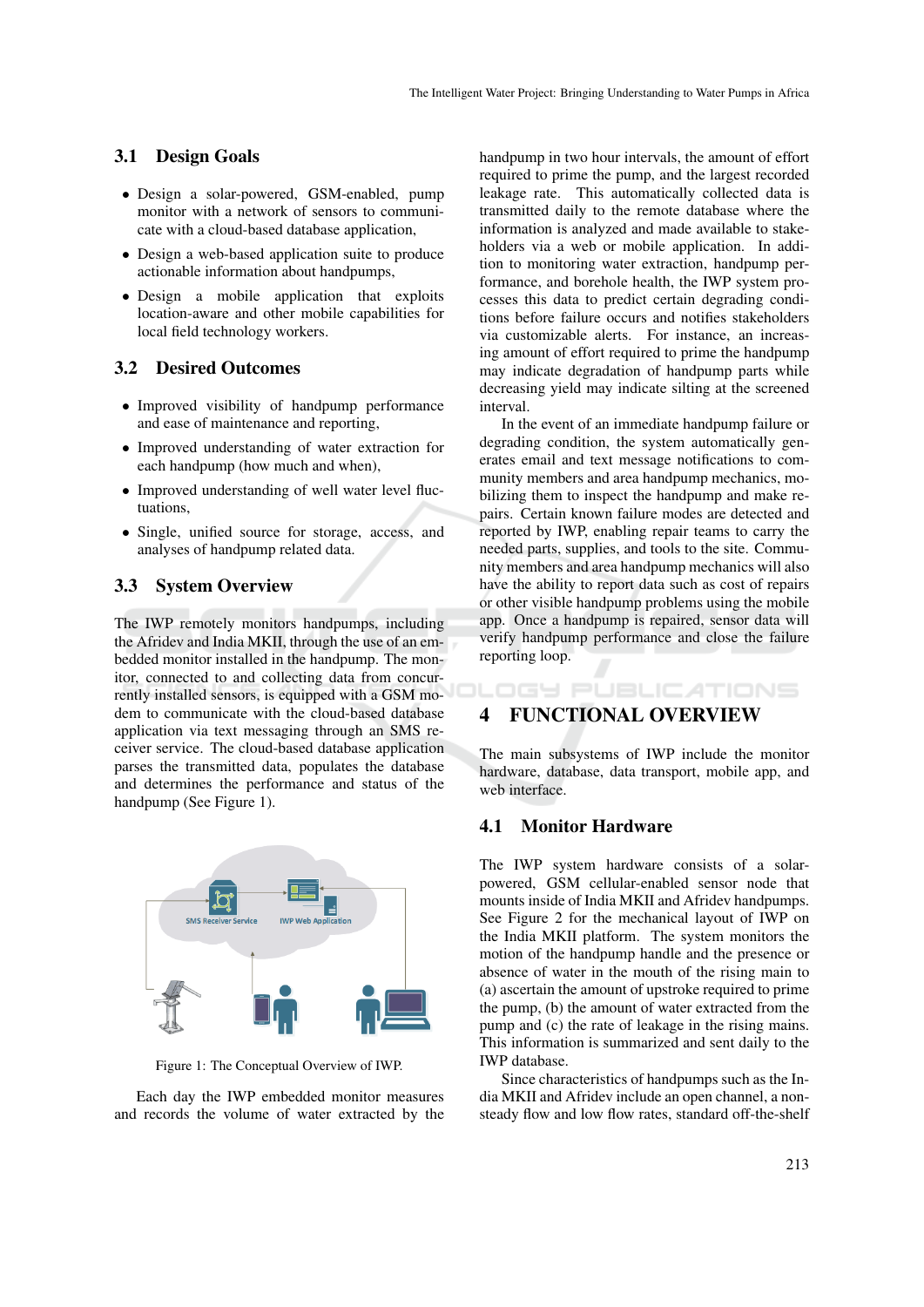

Figure 2: Mechanical Layout of IWP on the India MKII Handpump.

flow meters were found to be unsuitable for our application. Instead, we employ an indirect system of measurement that takes advantage of the mechanics of positive displacement pumps. Knowing the amount of upstroke experienced by the pump rod and the volumetric efficiency of the pump, the amount of water that would have been extracted from the well under ideal conditions can be calculated. For the India MKII handpump this is given by the equation:

#### Volume =  $0.0075\Delta\theta \times$  Volumetric Efficiency (1)

Where volume is in Liters, 0.0075 is a constant derived from the geometry of the India MKII handpump,  $θ$  is the angular displacement of the handle, and the volumetric efficiency is the ratio of the volume of water extracted per stroke to the volume of water swept by the piston (Beyer and Bryan, 1984).

By monitoring the angle of the handle with a low cost accelerometer and performing a numerical integration in software, the total upstroke for each phase of a pumping event can be determined and converted into the theoretical volume of water extracted.

Real handpumps are more complicated than this model suggests due to leakage, therefore, a second sensor is employed. This sensor, located in the throat of the rising main with probes protruding into the riser pipe, relies on the difference in resistivity between air and ground water to sense water flowing in the pump. It transforms IWP from a system calculating theoretical yields to one producing realistic data regarding handpump performance and yield.

To compute the actual volume of water extracted, the priming effort is first assessed by recording the amount of upstroke measured in meters from the start of the pumping event until the water presence sensor detects water. This is stored as another indicator of overall pump health. The theoretical volume of water is then determined using the volume calculation (See Equation 1) from the time the water was sensed until the pumping event is complete. At the end of

the pumping event, the monitor starts a timer to determine how long it takes for the water presence sensor to cease detecting water. The time, in conjunction with the cross sectional area of the riser pipe, is used to calculate the current leakage rate of the pump. This leakage rate is then used to deduct the appropriate amount of volume from the theoretical yield, producing a more realistic volume of water extracted. The monitor records water extracted in two-hour intervals, the maximum priming effort, and the leakage rate each day.

While the sensor suite described in detail above is application specific, the rest of the IWP system is applicable to the needs of any solar powered, GSM-enabled monitoring application. As a result it was possible to incorporate several open source and off-the-shelf solutions to decrease development time. GSM Cellular communications and solar battery charging are handled by open source hardware from Adafruit Industries while system power regulation is managed by a commercial boost/buck regulator circuit from Pololu Robotics (See Figure 3).



Figure 3: Current Working Prototype Monitor.

#### 4.2 Database and Analytics

The IWP data is housed in a secure, cloud-based database. The main components of the database are depicted in Figure 4.

When an organization installs an IWP Monitor in a handpump within a community, the information necessary to track that handpump is stored in Organization, Pump, Community, and Part. The system administrator is then able to link that handpump to authorized Users who then have the ability to view information about that pump anywhere in the world. As soon as the Monitor is installed and operational, it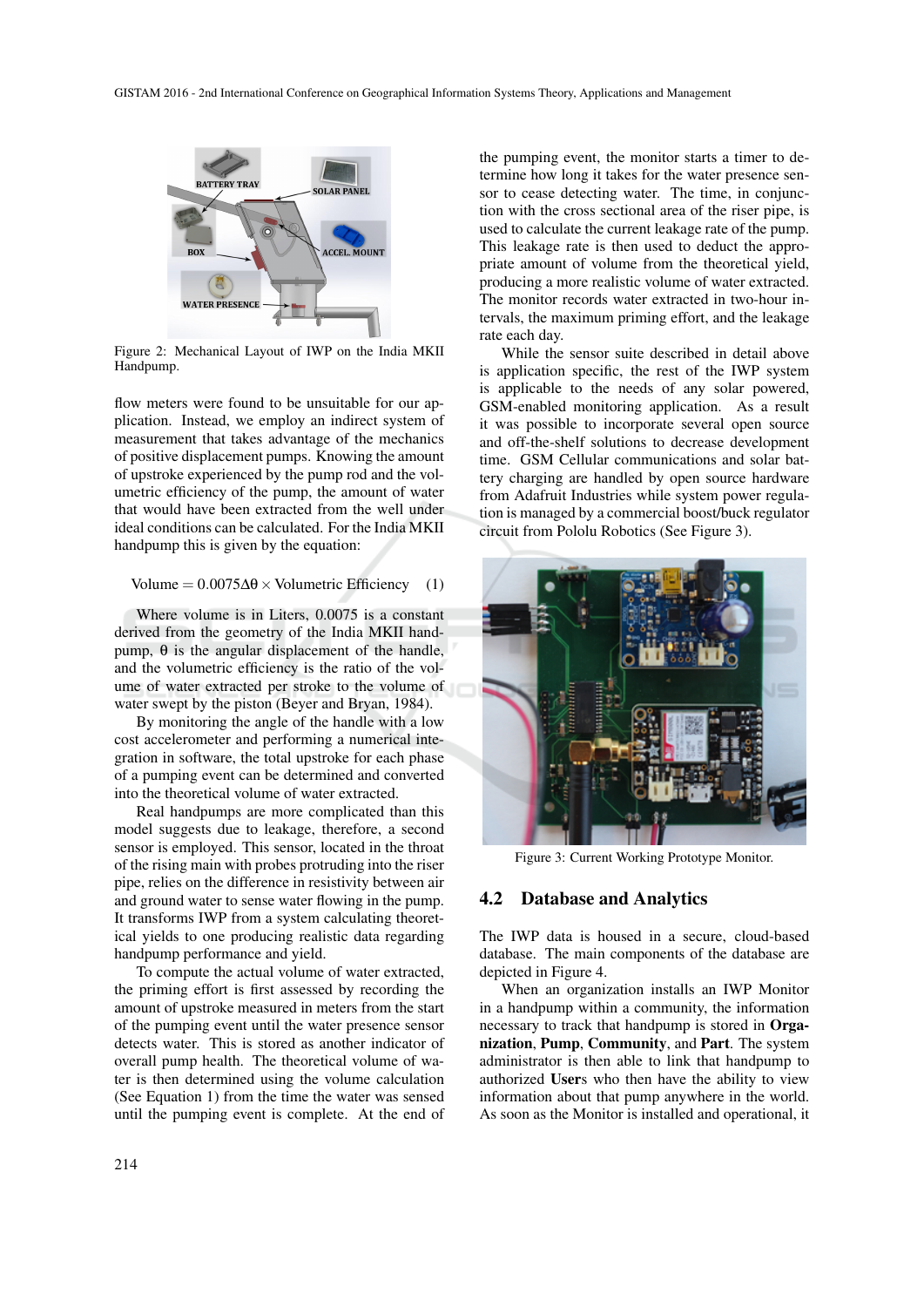begins its collection and transmission of sensor data to be stored in Sensor Data (the process of collection and transport is discussed later).

The insertion of sensor data into the database triggers a process that calculates health indicators, such as leakage rate and, based on configurable parameters, determines the current status of the handpump. If the status of the pump changes, the system creates an Incident report (SIR), which in turn generates an Alert. The user, having the capability to indicate how he/she would like to be notified, will receive the alert on login to the web or mobile application, email, or via text message.

Any authorized user may also create an Incident report based on their observation of the handpump. These human-generated incident reports (HIRs) are included in the calculation of the pump status. Alerts are generated based on the worse of the two types of incident reports (HIRs or SIRs).

IWP provides a mechanism for grouping handpumps together using Pump Groups. Pump groups allow for aggregate analysis, reporting, and searching across pumps in that group. Pumps can belong to more than one group. A pump group has a unique name and a brief description and allows pumps to be grouped by location, field technician, type of pump, or any user-define grouping. There are groups that are automatically formed by IWP based on defined attribute-pair configuration parameters. For example, the system may be instructed to create a group containing all handpumps within an x-kilometer radius on a given GPS location, or those assigned to a given field technician, or within a certain geographic boundary such as a country. The system also allows users to define their own pump groups, or to add groups within groups.

When handpump technicians perform maintenance on a handpump, they complete a Maintenance Report, identifying their incurred travel, part, and labor costs.

## 4.3 Data Transport

The Sensor data collected by the monitor is stored on both an SD Card, installed in the monitor, and resident memory. Every twenty-four hours the monitor packages the collected data as a JSON formatted string and creates an SMS message. The system transmits the SMS message over a GSM (voice grade) wireless network to an SMS Receiver Service. It is commonly known and field studies in Africa have shown (Nejmeh and Dean, 2010) that voice grade GSM network service is much more widely available than 3G network service. Given the desire to field IWP in remote



Figure 4: Database Conceptual Model.

areas of Africa, the decision was made to only assume a voice-grade GSM network in our design.

The SMS Receiver Service forwards the message to the parser module in the cloud-resident database application. The parser module posts the raw message in the database, parses the message and (if error-free) stores the parsed sensor data in the database.

These SMS messages are equipped with unique sequence identifiers (USI). Once a message has been successfully processed and added to the database, an ACK message is sent to the monitor. Once received, the monitor will remove the message from its queue based on the USI.

If a message is missing data or the data does not conform to the defined data format, an ERR message is sent to the monitor. The monitor will then attempt to re-transmit the message.

When a duplicate message is encountered, a DUP message is sent to the monitor. In response, the monitor deletes the message from the queue.

The insertion of the data into the database triggers a process that determines the current status of the handpump based on the current sensor data and stores the status in the database. A handpump will have the status of Green (running fine), Yellow (concerns exist about the handpump), Orange (significant problems exist with the handpump), Red (pump failure), or Grey (handpump has not been heard from). This status will be displayed on an authorized user's dashboard and the handpump location depicted on Google  $Maps^{(R)}$ . If the status of the handpump changes, the alert system notifies the appropriate authorized users of the change. Handpump status is a configurable function defined for a given set of handpumps based on the values of daily volume extraction, leakage rate and maximum well level.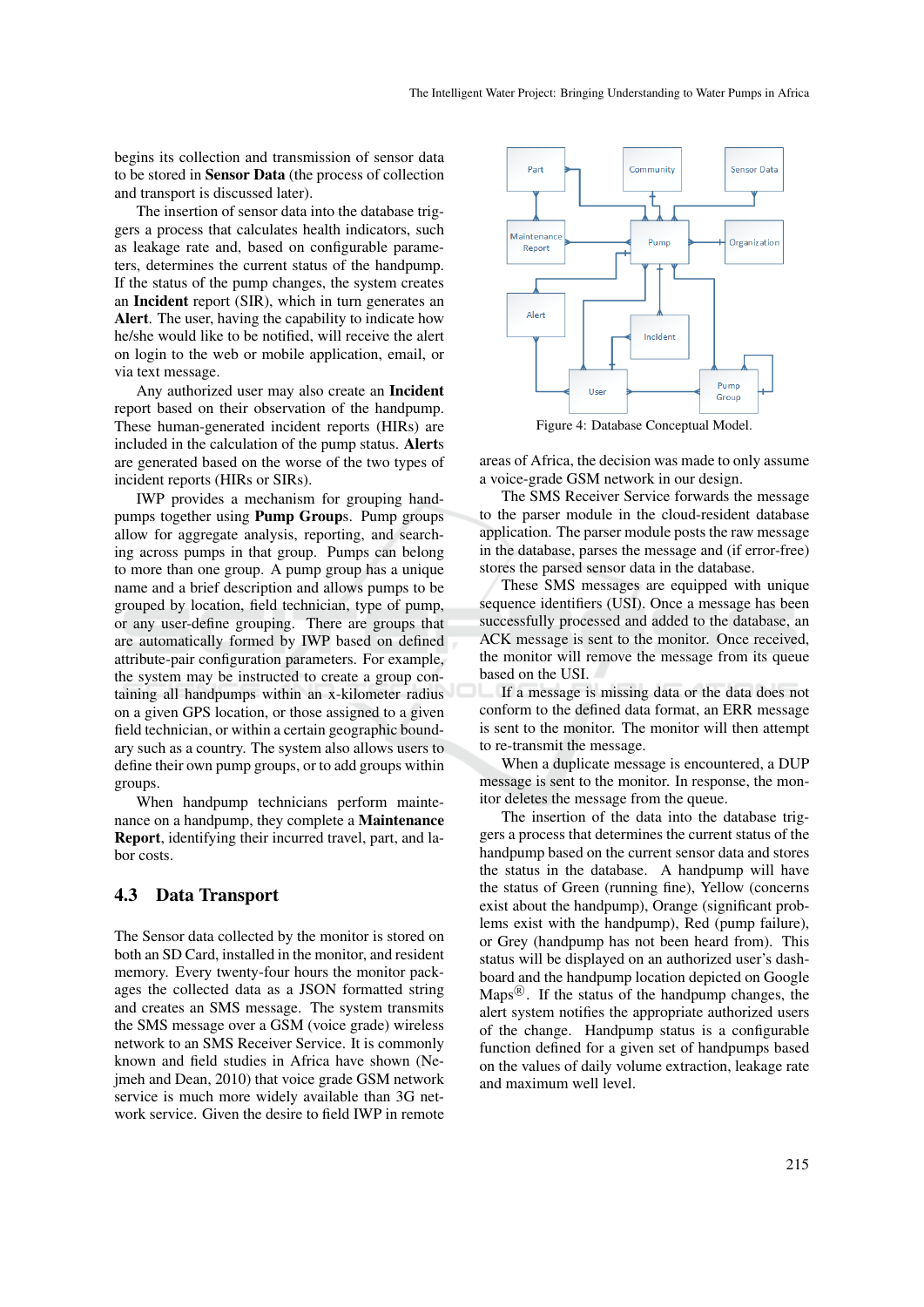## 4.4 Mobile App

A mobile app is an important element of the overall IWP system. It serves as a lightweight tool for workers to use while in the field, thereby enabling them to take advantage of mobile services such as location awareness and offline modes.



Figure 5: IWP Mobile App.

User Authentication: Mobile app users login to the mobile app using the same user name and password credenials of the web application. The mobile app authenticates users using the same web backend system that authenticates web users. Furthermore, the mobile app limits user access to handpump data and functionality identical to the security and access model imposed by the web application.

Mobile App Interface: Figure 5 displays the main screen of the mobile app. The core IWP mobile app functions are handpump initialization, filing maintenance reports, filing incident reports and viewing handpump alerts.

Handpump Initialization: This function allows a user to initialize a handpump into the IWP system. The function records the field technican assigned to the handpump, the GPS coordinates of the handpump (either automatically recorded (default) or inputted by the user), the phone number on the SIM card installed in the handpump monitor, the date/time of the initialization and other descriptive information about the handpump.

Maintenance Reports: This function allows a user to create and submit handpump maintenance reports (as previously described), including the identity of the handpump, the user filing the maintenance report, date and time of the maintenance report, a brief description of the maintenance performed on the handpump and the total cost of the maintenance report broken down by travel costs, part costs and labor costs.

Incident Reports: This function allows a user to

create and submit handpump incident reports (as previously described), including the identity of the handpump, the user filing the incident report, date and time of the incident report, a brief description of the incident being reported on the handpump and the nature of the incident.

Alerts: This function allows a user to view the alerts (as previously described) associated with the handpumps for which the user has been granted access.

Offline and Synchronization Modes: The mobile app requires a data grade connection to transmit data, and since there will be times when such a connection is not available, an offline and synchronization mode is necessary. In such cases, the mobile app will locally persist the data (i.e. yet to be filed maintenance reports and incident reports) on the mobile device. Upon the mobile app sensing a data grade connection, the persisted data will be transmitted to the IWP system.

### 4.5 Web Interface

The data from the monitor is collected and stored automatically in the database which can be accessed by authorized users via a secure web application or mobile app. The status of individual handpumps can be viewed on a map interface powered by Google  $Maps^{(R)}$ . Each handpump on the map is represented by the pump status indicator (green, yellow, orange, red, or grey) depending on the level of functionality of the handpump.

The reporting module allows users to select a time period, single or multiple handpumps, or pump groups for further investigation, and provides either detailed or aggregated information. Selection can be accomplished via the map interface by selecting individual handpumps or pump groups. The IWP web application can export these queries as printable PDF reports or MS Excel Spreadsheets for further investigation or reporting purposes.

Notifications are handled automatically by the IWP software in the event of a change in a handpump status indicator. These are sent to appropriate stakeholders via email or text message depending on their preferences. The notifications are sent in the case of degradation, such as a status change from green to yellow or red, and in the case of an improvement, such as a status change from red to yellow or green. This allows stakeholders to know not only when a pump is broken, but also when and to what extent it has been repaired.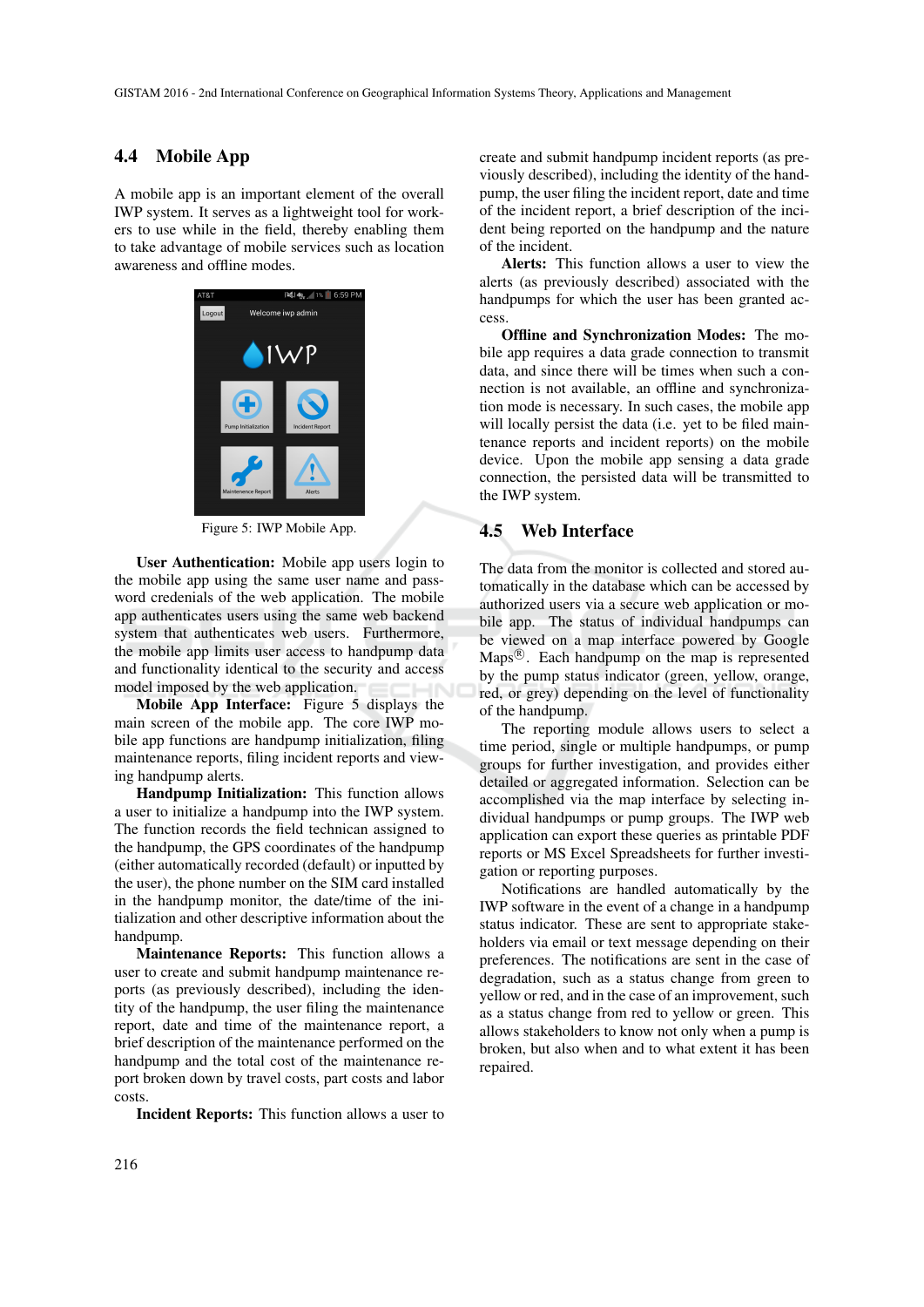# 5 RESULTS TO DATE

Throughout the development of the IWP hardware, intimate knowledge of the inner working of handpumps and their failure modes and frequent field deployment of prototypes have been crucial to the design of a functional system. The IWP project was born out of a prior project (Anthony Q. Beers, 2013) that identified the most common failures in India MKII handpumps in West Africa which resulted in a redesign of several failure prone components. This initial study provided the mechanical understanding necessary to develop a sensor suite tailored to monitoring positive displacement handpumps. IWP also benefited from the availability of complete blueprints and 3D models of both the India MKII and Afridev handpumps and full knowledge that the handpumps in the field are rarely within the tolerances in the specification drawings.

The prototype IWP system has been through four design iterations, including laboratory testing in the US and field testing in northern Ghana. The field trials occurred throughout 2014 and 2015. In our early trials, we discovered that several key dimensions on the MKII often fell well outside MKII design specifications. The IWP geometry and installation procedures were modified to facilitate installation in actual field conditions. Our early field trials also revealed that noise effected the accelerometer data so that deviation between actual and measured water extracted was unacceptable. Our most recent field trial completed in October 2015. This iteration incorporates more robust sensor housings, a theft resistant solar installation design, a software filtering solution for noise in the accelerometer data, and a few minor changes to the printed circuit board design. The water presence sensor was moved out of the throat of the rising main to avoid any proximity with the handpump rod. This sensor is now in a T fitting attached to the top of the rising main. A ten-point moving average algorithm has also proven an effective low pass filter for accelerometer noise. Testing to date indicates water extraction measurements are within ten percent of actual.

The IWP software is managed in a Cloud environment at the domain www.intelligentwater.net. Initially, the data transport software layer had been extensively tested in a simulated environment with representative sensor test data imported from a spreadsheet. Initial smartphone tests in Africa demonstrated successfully sent test messages through an SMS Receiver Service. The web application has been developed and tested using representative sensor test data and is functioning properly. Finally, the mobile app is running on the Android Operating System and includes support for handpump initialization and submission of maintenance reports. The mobile app has been used in Africa to successfully initialize a handpump. The October 2015 field trial has demonstrated that the monitor successfully communicates with the server, sending sensor data in JSON format. In turn, the sensor data has been successfully parsed and populated the database appropriately. Through a series of three successive field trials in Africa over an 18 month period ending October 2015, we have learned a great deal. The IWP has accomplished significant progress toward demonstrating proof of concept. The design of the sensors, solar panel, charging circuit, and printed circuit card are stable, as is their integration with the microprocessor and cell phone modules selected for IWP.

## 6 FUTURE WORK

Significant opportunities exist for advancing our work. Sensor data collected over time will validate assumptions and features such as alerts, change in handpump status, etc. Ideally, we would like to see the system deployed through the status cycle of a handpump to insure that the system correctly senses the deterioration of the handpump, issues the appropriate alerts and senses the handpump performance improving upon being repaired by a field technician.

The IWP software will evolve based on lessons learned from field trials. It is expected that significant advances will be made in handpump data analytics based on feedback from handpump field technicians. There are a number of future directions envisioned for the mobile app, including:

- improved support for offline functionality and auto-synchronization upon network access,
- Geo-location tracking for locating and navigating to handpumps,
- multi-language support for French, Spanish and other languages,
- 3G wireless network data transport support for the embedded monitor unit mounted within a handpump.

In addition, processes and training need to be developed for local African technicians to utilize the web/mobile app as they fix handpumps. Feedback from theses sources will be used to enhance both the web and mobile applications.